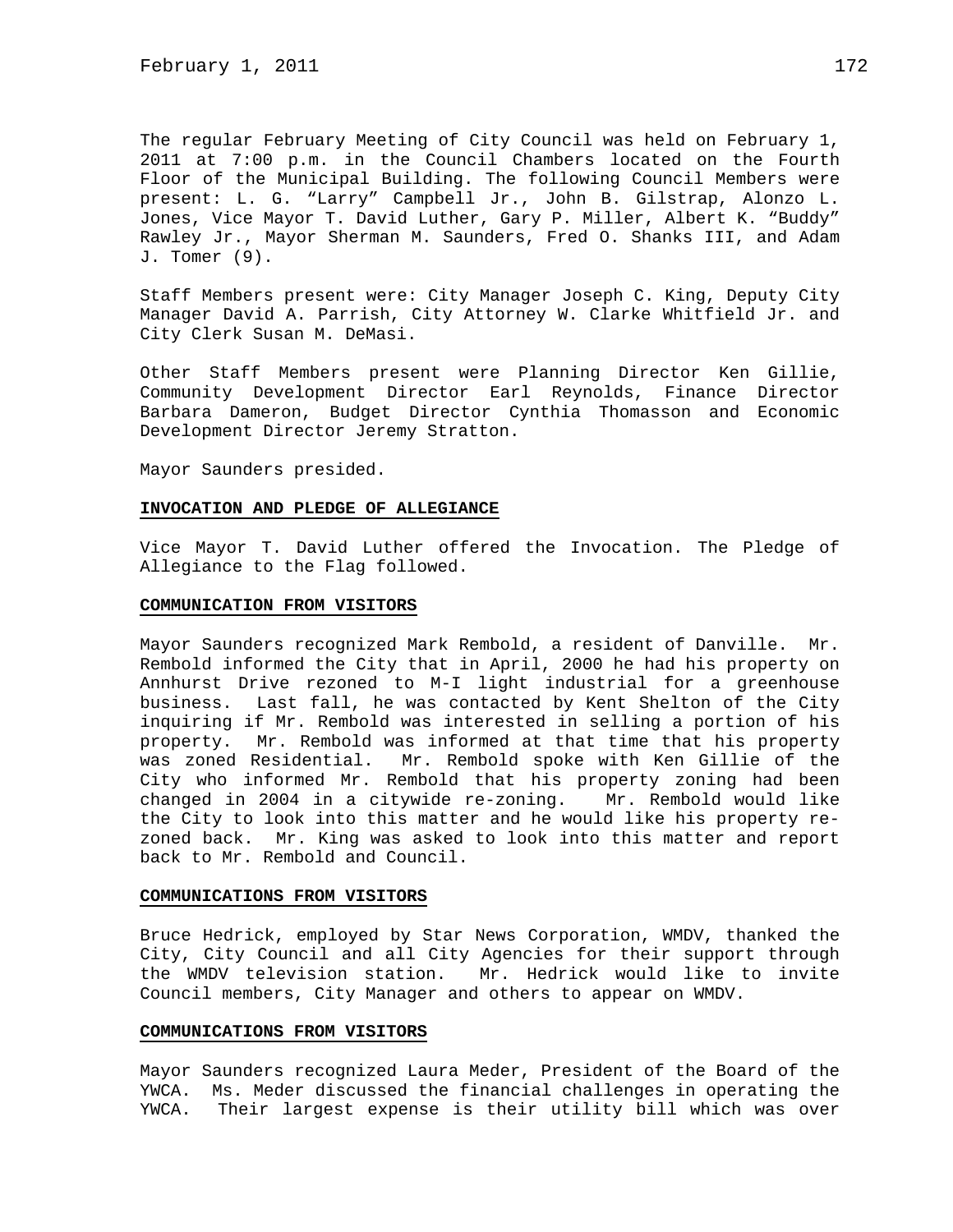\$62,000.00 last year. Ms. Meder asked Council for assistance with a reduced utility rate for the YWCA. Council members recognized the importance of the YWCA to the Danville community and thanked Ms. Meder and her board for their hard work. Mr. King discussed City utility rates and usage. Ms. Meder thanked the Council for their time, comments and suggestions.

### **MINUTES**

Upon Motion by Vice Mayor Luther and second by Council Member Rawley, Minutes of the January 18, 2011 Regular Council Meeting were approved as presented. Draft copies had been distributed prior to the Meeting.

### **PUBLIC HEARING–REQUEST TO REZONE-RIVER OAK DRIVE**

Mayor Saunders opened the floor for a Public Hearing to consider a request to Rezone 0.85 Acres Fronting on River Oak Drive. Notice of the Public Hearing was published in the Danville Register and Bee on January 18 and January 25, 2011.

Applicant Brian Shields thanked members of Council for the opportunity to appear with respect to his request. Mr. Shields informed Council the property to be rezoned is vacant and there are no homes on that tract or the larger tract located behind it.

No one further desired to be heard and the Public Hearing was closed.

Mr. Gilstrap moved adoption of an Ordinance entitled:

## ORDINANCE NO. 2011-02.01

AN ORDINANCE REZONING FROM S-R, SUBURBAN RESIDENTIAL TO T-R, THRESHOLD RESIDENTIAL DISTRICT, 0.85 ACRES FRONTING ON RIVER OAK DRIVE.

The Motion was seconded by Council Member Campbell and carried by the following vote:

VOTE: 9-0 AYE: Campbell, Gilstrap, Jones, Luther, Miller, Rawley, Saunders, Shanks and Tomer (9) NAY: None  $(0)$ .

### **PUBLIC HEARING–SPECIAL USE PERMIT – 115 RIVERSIDE DRIVE**

Mayor Saunders opened the floor for a Public Hearing to consider a request for a Special Use Permit for a Use with Lot Frontage on the Dan River at 115 Riverside Drive. Notice of the Public Hearing was published in the Danville Register and Bee on January 18 and January 25, 2011.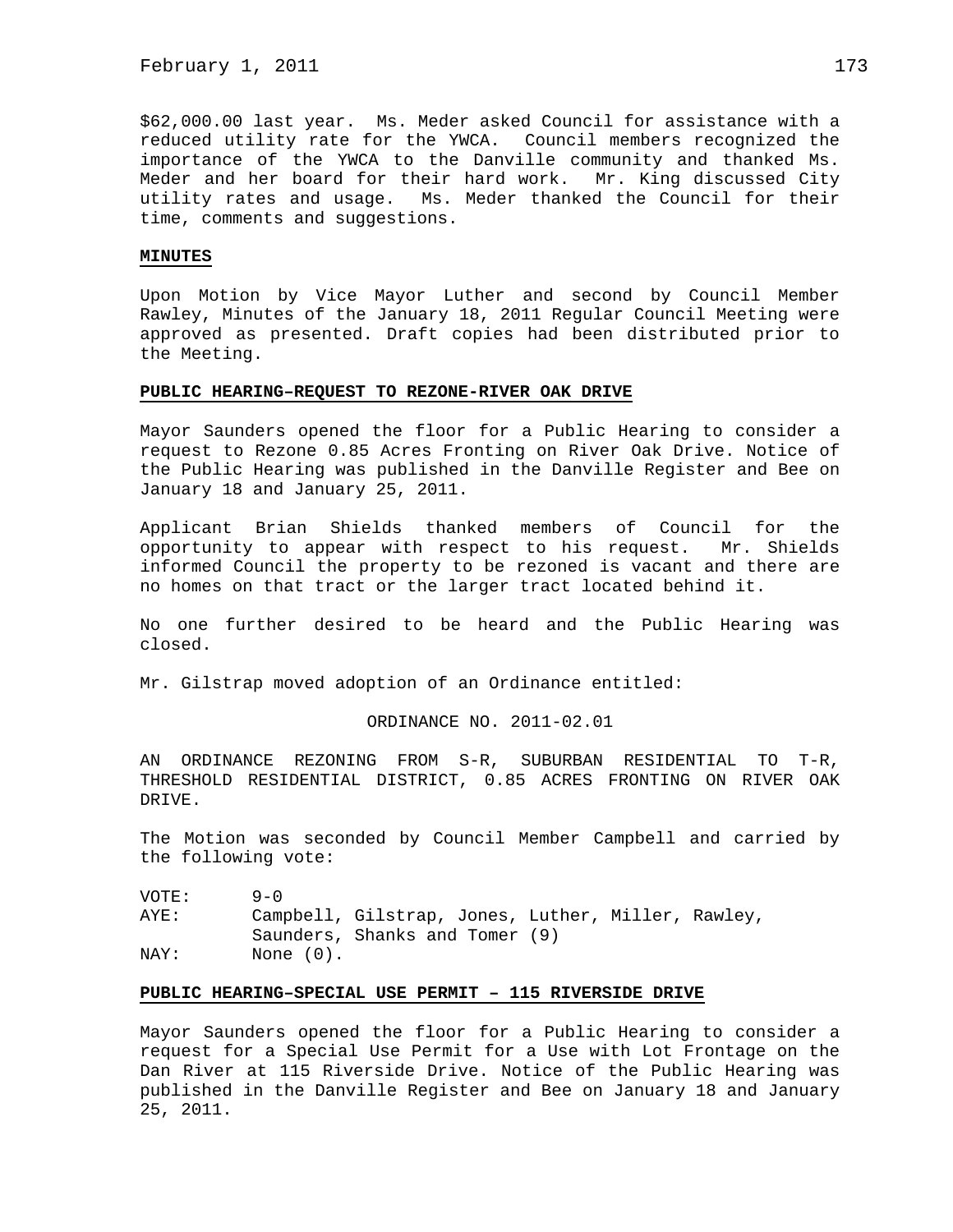Danville YMCA Executive Director and CEO, Sarah Folmar, appeared to request approval of the special use permit at 115 Riverside Drive. Brian Bradner from Dewberry and Davis also appeared to answer any questions.

No one further desired to be heard and the Public Hearing was closed.

#### STATEMENT OF CONFLICT OF INTEREST

I, Fred O. Shanks III do hereby state that I have a conflict of interest regarding the request for a Special Use Permit for a Use with Lot Frontage on the Dan River in Accordance with Article 3L, Section C, Item 11, of Chapter 41 of the Code of the City of Danville, Virginia, 1986, as amended at 115 Riverside Drive. Therefore, pursuant to the State and Local Government Conflict of Interest Act, Virginia Code Section 2.2-3112, I must abstain from voting on this agenda item.

Witness my signature this the  $1<sup>st</sup>$  day of February, 2011.

s/Fred O. Shanks III

Council Member Jones moved adoption of an Ordinance entitled:

## ORDINANCE NO. 2011-02.02

AN ORDINANCE GRANTING A SPECIAL USE PERMIT FOR A USE WITH LOT FRONTAGE ON THE DAN RIVER IN ACCORDANCE WITH ARTICLE 3L, SECTION C, ITEM 11, OF CHAPTER 41 OF THE CODE OF THE CITY OF DANVILLE, VIRGINIA, 1986, AS AMENDED, AT 115 RIVERSIDE DRIVE.

The Motion was seconded by Vice Mayor Luther and carried by the following vote:

VOTE: 8-1 AYE: Campbell, Gilstrap, Jones, Luther, Miller, Rawley, Saunders, and Tomer (8) NAY: Shanks (1).

### **PUBLIC HEARING–SPECIAL USE PERMIT- 936 MAIN STREET**

Mayor Saunders opened the floor for a Public Hearing to consider a request for a Special Use Permit to operate a Bed and Breakfast at 936 Main Street. Notice of the Public Hearing was published in the Danville Register and Bee on January 18 and January 25, 2011.

No one present desired to be heard and the Public Hearing was closed.

Council Member Campbell moved adoption of an Ordinance entitled: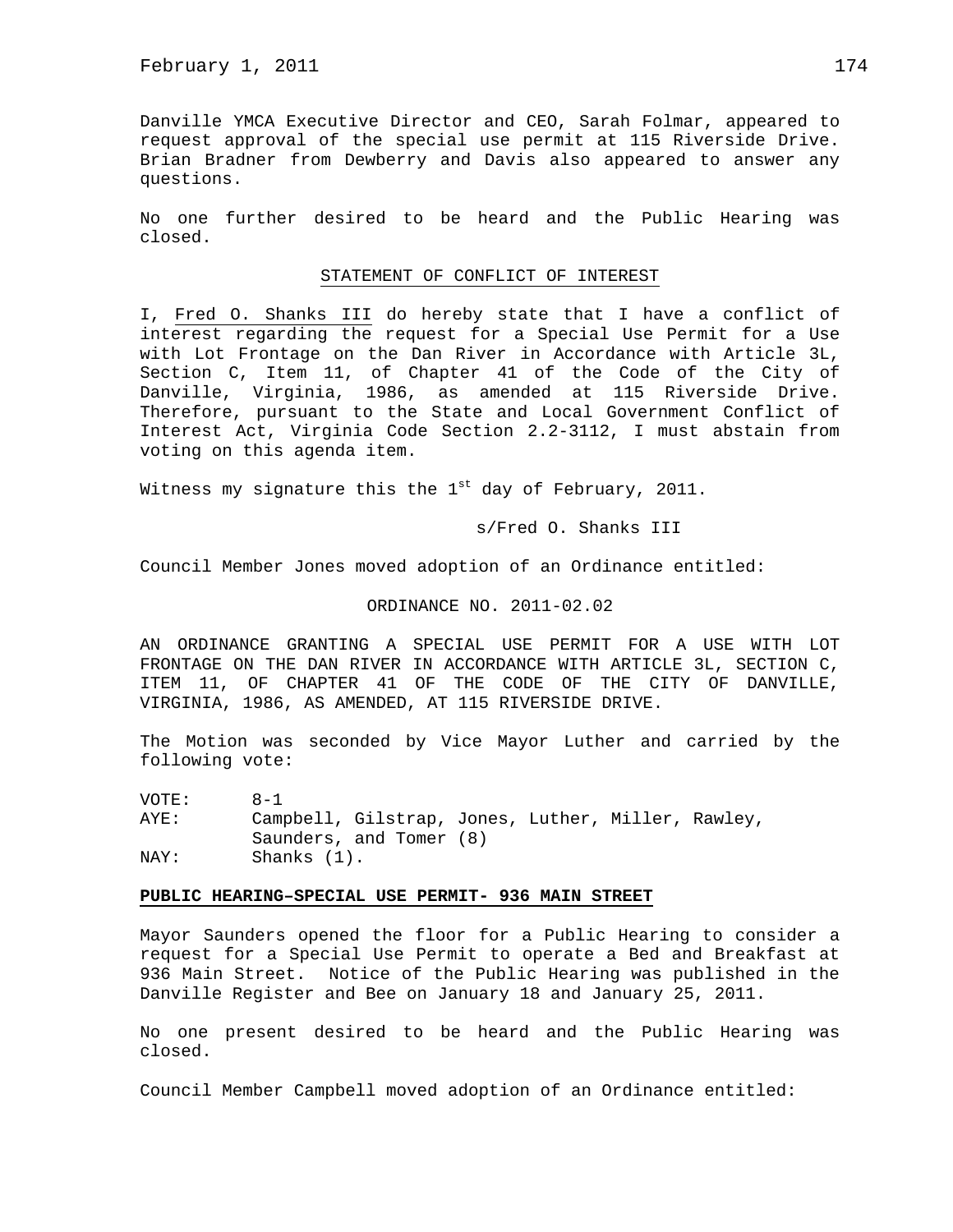# ORDINANCE NO. 2011-02.03

ORDINANCE GRANTING A SPECIAL USE PERMIT TO OPERATE A BED AND BREAKFAST IN ACCORDANCE WITH ARTICLE 3E, SECTION C, ITEM 3, OF CHAPTER 41 OF THE CODE OF THE CITY OF DANVILLE, VIRGINIA, 1986 AS AMENDED, AT 936 MAIN STREET SUBJECT TO CONDITIONS.

The Motion was seconded by Council Member Gilstrap and carried by the following vote:

VOTE: 9-0 AYE: Campbell, Gilstrap, Jones, Luther, Miller, Rawley, Saunders, Shanks and Tomer (9)  $\text{NAY}:$  (0).

### **PUBLIC HEARING–SPECIAL USE PERMIT-1131 PINEY FOREST ROAD**

Mayor Saunders opened the floor for a Public Hearing to consider a request for a Special Use Permit to allow indoor commercial recreation at 1131 Piney Forest Road for the operation of an internet cafe. Notice of the Public Hearing was published in the Danville Register and Bee on January 18 and January 25, 2011.

No one present desired to be heard and the Public Hearing was Closed.

Council Member Shanks moved adoption of a Resolution entitled:

RESOLUTION NO. 2011-02.01

A RESOLUTION DENYING A SPECIAL USE PERMIT TO ALLOW INDOOR COMMERCIAL RECREATION IN ACCORDANCE WITH ARTICLE 3M, SECTION C, ITEM 4, OF CHAPTER 41 OF THE CODE OF THE CITY OF DANVILLE, VIRGINIA, 1986, AS AMENDED, AT 1131 PINEY FOREST ROAD.

Council Member Jones seconded the Motion.

Council Member Shanks stated his concern regarding these establishments operating, at least partially, as adult entertainment establishments at this location.

The Resolution was adopted and carried by the following vote:

VOTE: 9-0 AYE: Campbell, Gilstrap, Jones, Luther, Miller, Rawley, Saunders, Shanks and Tomer (9)  $\text{NAY}:$  (0).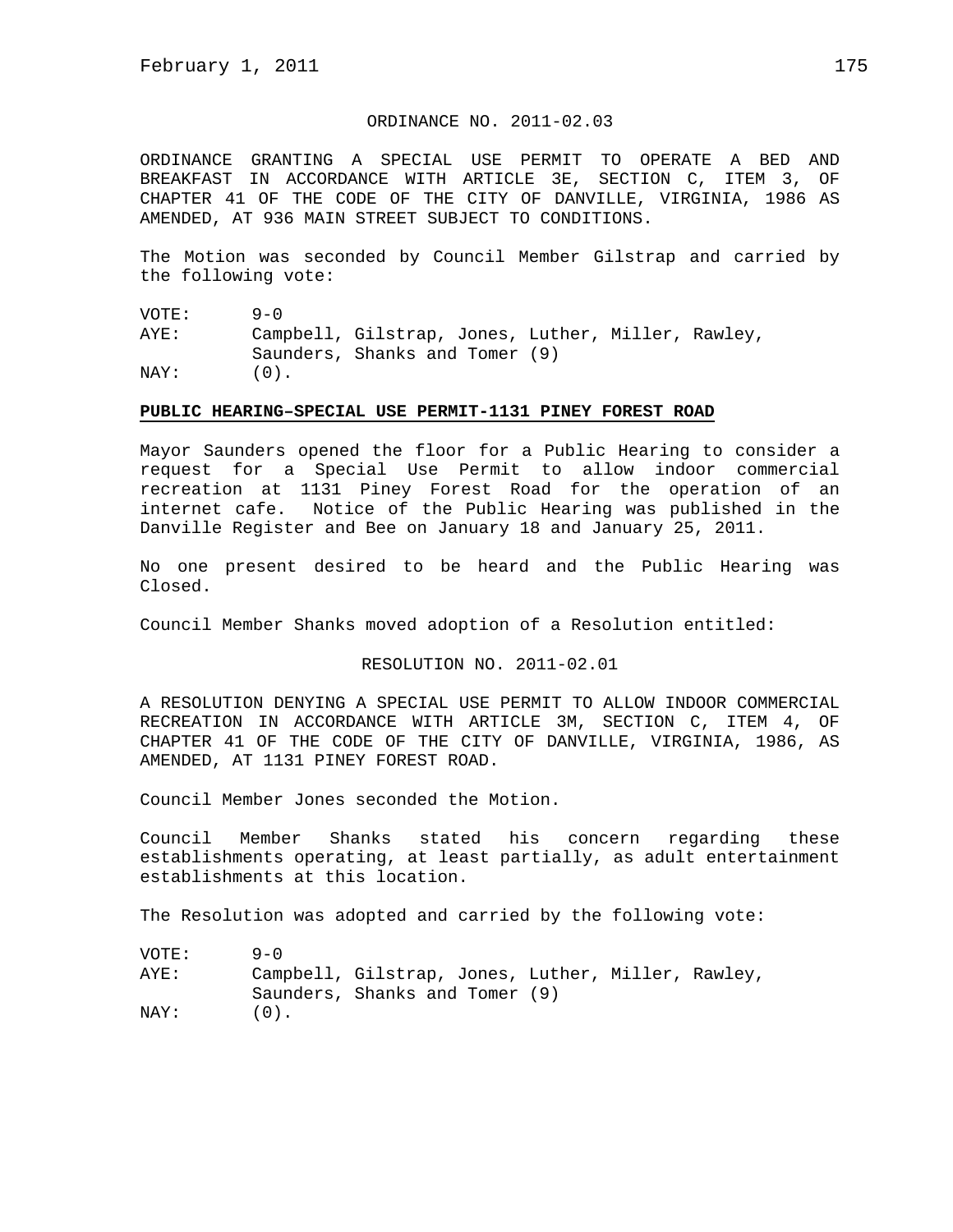# **PUBLIC HEARING–AMENDING AND REORDAINING CERTAIN SECTIONS OF THE CITY CODE**

Mayor Saunders opened the floor for a Public Hearing to consider a request to amend and reordain certain sections of Chapter 41, Entitled "Zoning Ordinance" of the Code of the City of Danville, Virginia, 1986, as Amended. Notice of the Public Hearing was published in the Danville Register and Bee on January 18 and January 25, 2011.

No one present desired to be heard and the Public Hearing was closed.

Council Member Tomer moved adoption of an Ordinance entitled:

#### ORDINANCE NO. 2011-02.04

AN ORDINANCE AMENDING AND REORDAINING CERTAIN SECTIONS OF CHAPTER 41, ENTITLED "ZONING ORDINANCE", OF THE CODE OF THE CITY OF DANVILLE, VIRGINIA, 1986, AS AMENDED, INCLUDING SPECIFIC SECTIONS IN ARTICLE 15, ENTITLED "DEFINITIONS", AND ARTICLE 3Q, ENTITLED "M-I,INDUSTRIAL DISTRICT", SECTION C, ENTITLED "USES PERMITTED BY SPECIAL USE PERMIT" AND SECTION I, ENTITLED "ADDITIONAL REGULATIONS".

The Motion was seconded by Vice Mayor Luther.

Vice Mayor Luther and Mr. Shanks noted the State's proposed legislation with respect to internet cafes. Mr. Gillie noted the City is aware of these bills and are monitoring their progress. Mr. Gillie stated that there are only two lots that qualify in Danville for this type of business.

Upon Motion by Council Member Gilstrap and second by Council Member Campbell and by vote, further consideration of the matter was **tabled**.

VOTE: 6-3 AYE: Campbell, Gilstrap, Jones, Rawley,Saunders,and Shanks (6) NAY: Luther, Miller and Tomer (3).

# **CONSIDERATION – CITY'S ECONOMIC DEVELOPMENT PROJECTS – FY 2011-2012**

Council Member Tomer moved adoption of a Resolution entitled:

#### RESOLUTION NO. 2011-02.02

A RESOLUTION APPROVING SUBMISSION OF THE COMPREHENSIVE ECONOMIC DEVELOPMENT STRATEGY PRIORITY PROJECTS FOR MAINTAINING DANVILLE'S STATUS AS A REDEVELOPMENT AREA UNDER THE ECONOMIC DEVELOPMENT ADMINISTRATION PROGRAM.